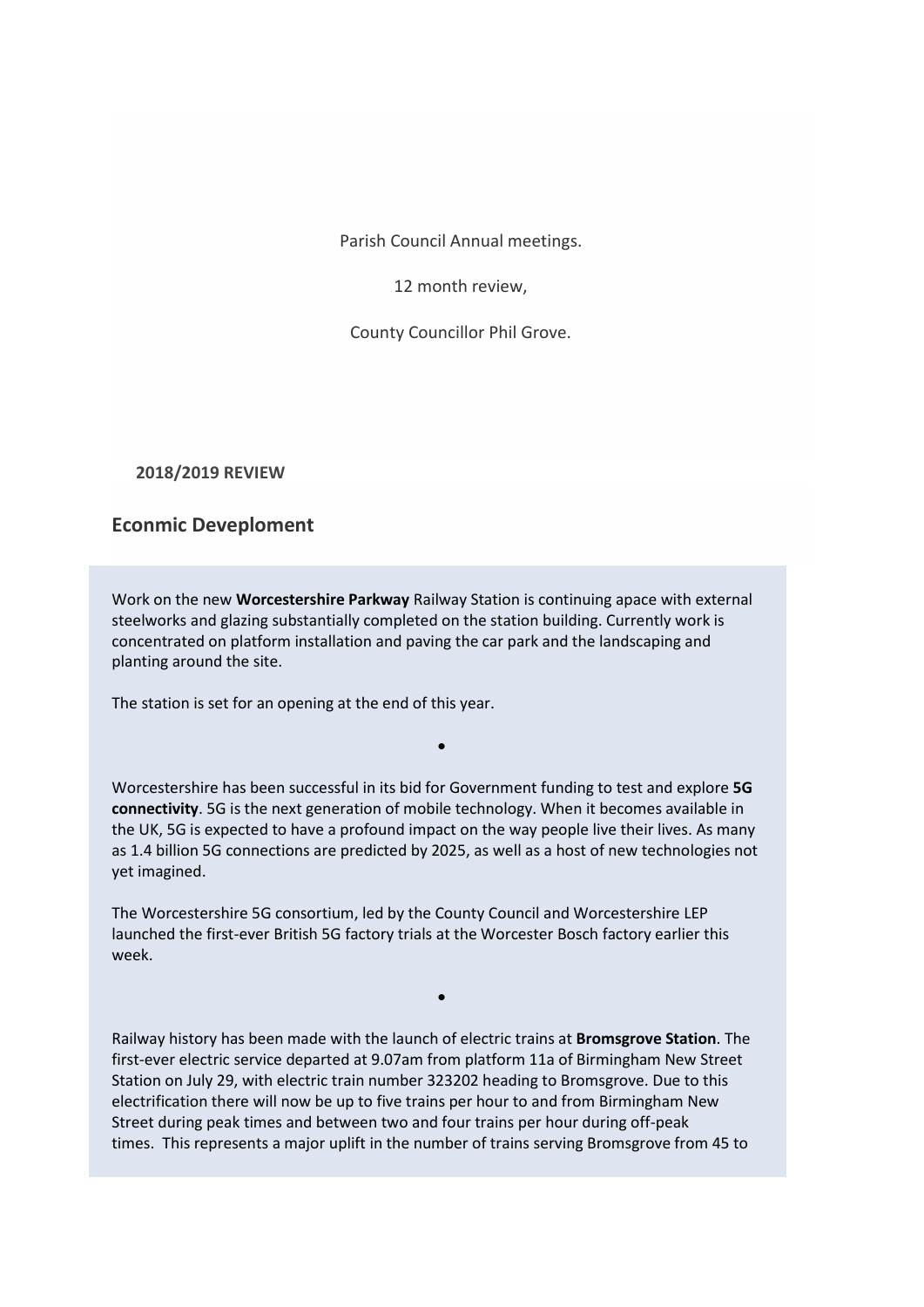132 on weekdays.

Works are now underway on the final phase (4) of the **Worcester Southern Link Road** scheme. A security fence has been erected and vegetation is being removed on the southern side of Temeside Way between the Carrington Bridge and Powick Roundabout. The Ketch viewpoint is now temporarily closed.

•

#### **CHILDREN AND FAMILIES**

The latest monitoring visit by **Ofsted Inspectors** has found that the Council has made progress in improving its services for children and young people who are at risk from sexual exploitation and those who go missing.

Inspectors described how children are proactively worked with to reduce the risk. The Council's more effective approach, said the report, had reduced the numbers of children and young people going missing.

Last year WCC's Cabinet approved recommendations for the development of a Wholly Owned Council Company as the alternative delivery model to deliver Children's Social Care.

•

The company name is **'Worcestershire Children First'.**

Cabinet will make a final decision around the scope and transfer of services and functions to Worcestershire Children First on 14 March and interviews are also scheduled to take place for the Chair of Worcestershire Children First and for a Director of Resources.

Over the next few weeks we will also begin the recruitment of the Non-Executive Directors (NEDS) that will sit on the company board. There will be five NEDs in total on the board, three of which will be recruited externally and the remaining two from within Worcestershire County Council: one councillor and one officer.

A phased shadow period will commence on 1 April enabling the Company Board to begin working as a team, and with representatives from the Council, to help prepare for Worcestershire Children First to go live on 1 October 2019.

Our **SEND Local Offer** website has been updated to provide easier access to information about provision within education, health and social care for children and young people who have Special Educational Needs (SEN) or are disabled, including those who do not have Education, Health and Care (EHC) plans.

•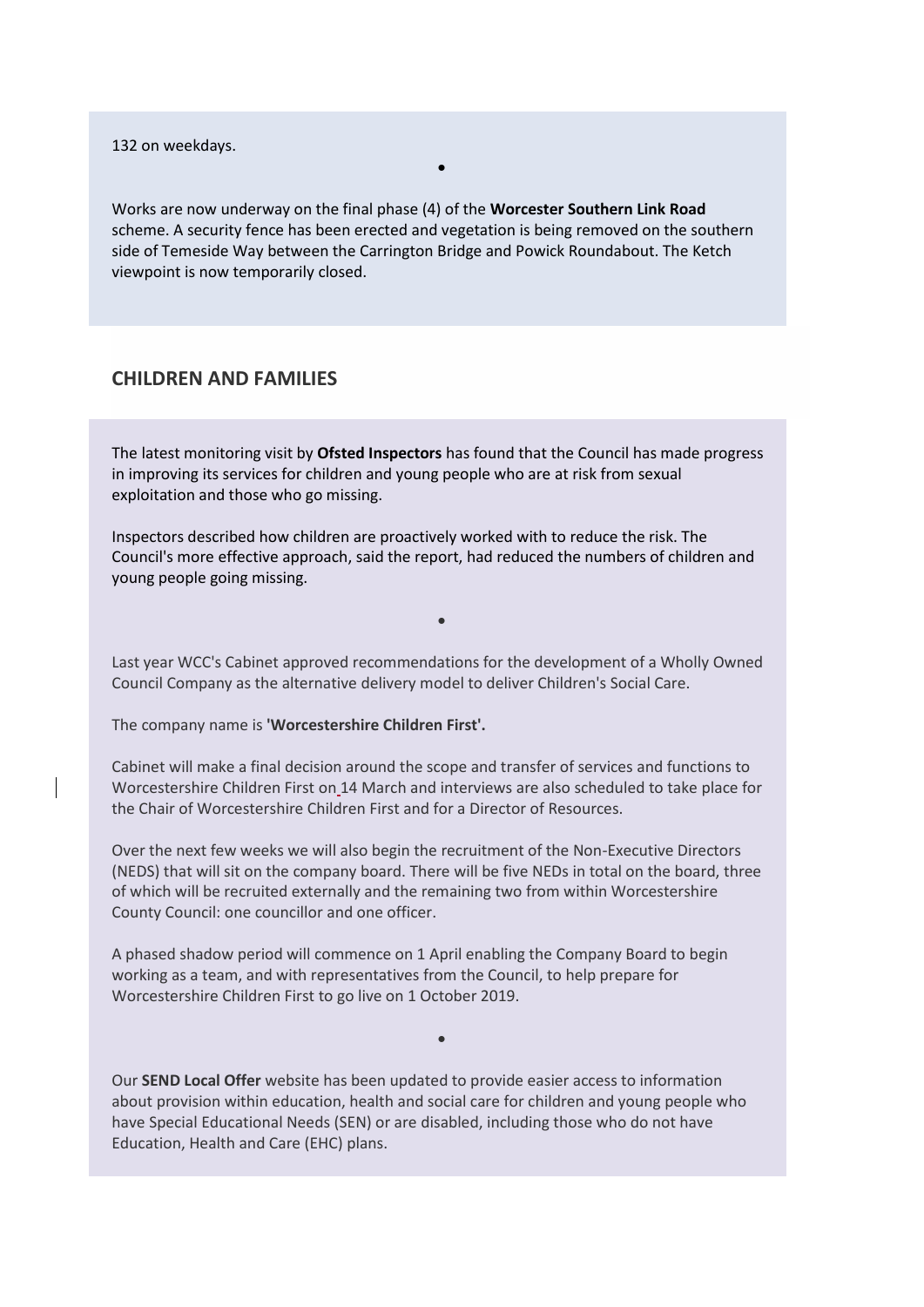The revamp also includes a dedicated email that people can use to contact the team directly, regarding any concerns they may have. You can view the website [here.](http://www.worcestershire.gov.uk/sendlocaloffer)

•

For the new school term in September 2018, 91.4% of youngsters in Worcestershire were offered a place at their first choice secondary school. For primary school, 92.5% were given a spot at their first choice school.

This was slightly up on 2017 when 92.02% were offered a place at their top choice primary school. In total, 97% of applications across Worcestershire for both primary and secondary schools were made online

# **HEALTh AND WELLBEING.**

Adult Social Care turned 70 in 2018 and we were happy to celebrate this milestone.

We shared videos, stories and interesting facts about the history of social care and how adult social care is improving vulnerable adults' lives.

A 70th birthday card signed by members from across the Council was handed over to the Health Secretary in December. Councillor Adrian Hardman, Cabinet Member for Adult Social Care, and Richard Keble, the Assistant Director of Adult Services travelled down to London to personally hand the card over to Matt Hancock MP at the Department of Health and Social Care offices. The aim of the trip was to highlight that more needs to be done by Central Government to better fund adult social care in Worcestershire and across the country.

The work of an Adult's Social Care team at Worcestershire County Council was highlighted in a national report. The Young Adults Team gets a special mention in the 2017/18 Annual Report of the national Chief Social Worker for Adults, Lyn Romeo.

•

The team is a dedicated social work team that was set up to support transition from childhood to adulthood and minimise the stress of change for service users and their families or carers.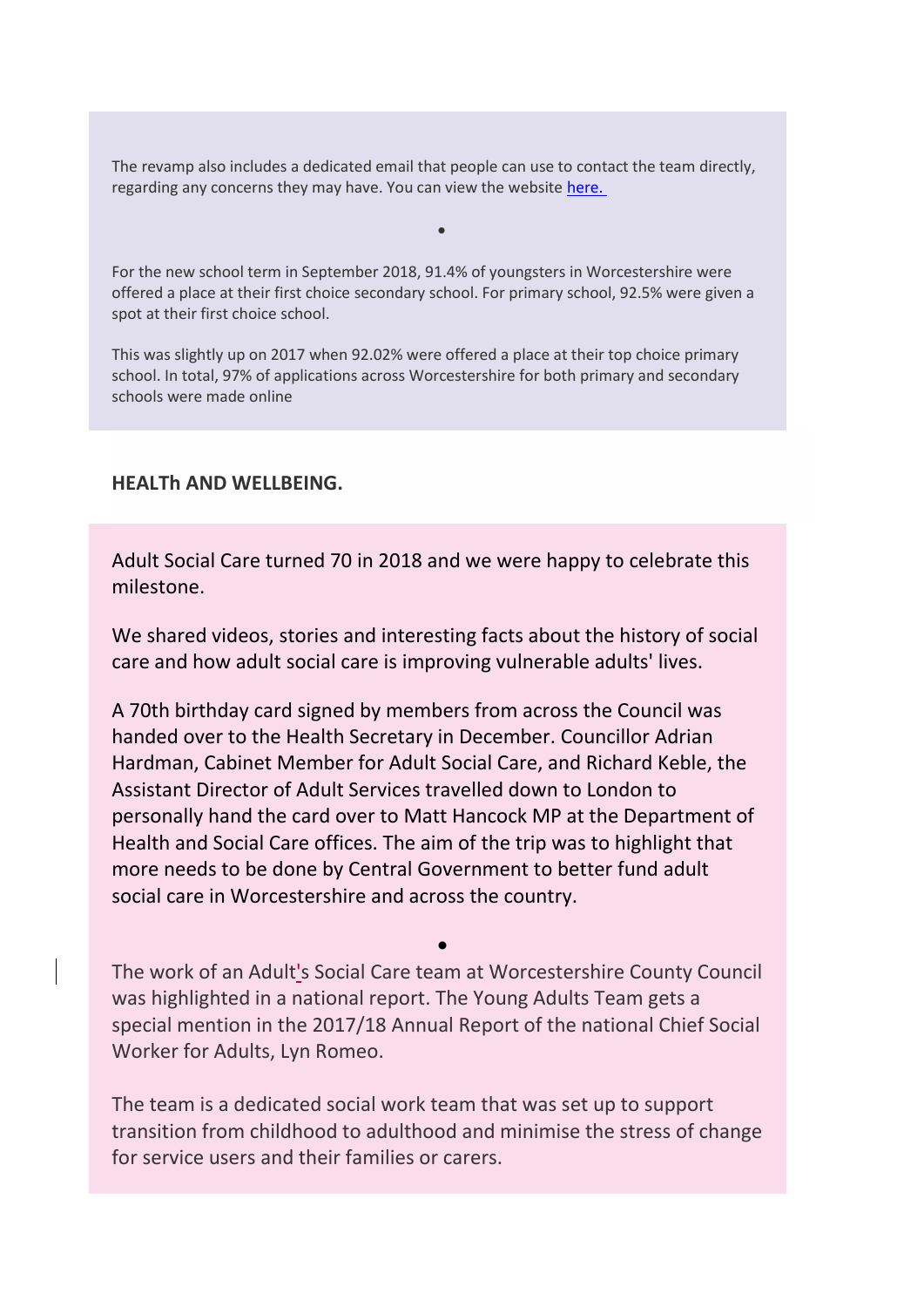The case study included in Lyn Romeo's annual report showcases the work that the team does as a good example of collaboration across adult's and children's services with skilled social workers promoting great outcomes, so congratulations to all those involved.

•

Worcestershire has been chosen as one of a handful of areas in England to change how we all think and act about mental health locally by becoming a Time to Change Hub.

Time to Change is a national campaign run by charities Mind and Rethink Mental Illness. Time to Change hubs are local partnerships which demonstrate their commitment to:

- Putting people with personal experience of mental health problems at the heart of their work
- Embedding anti-stigma and discrimination work locally, whether that be local schools, workplaces or other community settings
- Proactively campaigning to improve people's attitudes and behaviours towards mental health.

# **ENVIREOMENT**

At the time of writing we are hoping that we have avoided any significant snow events in the county this winter. We are also seeing much higher than expected temperatures for this time of year. Our gritting teams remain on alert however ready to act as necessary if required.

•

This year has seen significant investment in two schemes designed to alleviate flooding and keep key roads open. **New Road**, Worcester was raised last year and will allow the road to be operated two-way if necessary, keeping a key east-west route across the city open at times of significant flooding of the River Severn.

Similarly, works are set to be completed this spring at **Upton-upon-Severn**, where the A4104 which links the town with the strategic A38 is being raised and straightened to ensure business continuity and avoid lengthy diversions when the river is in flood.

•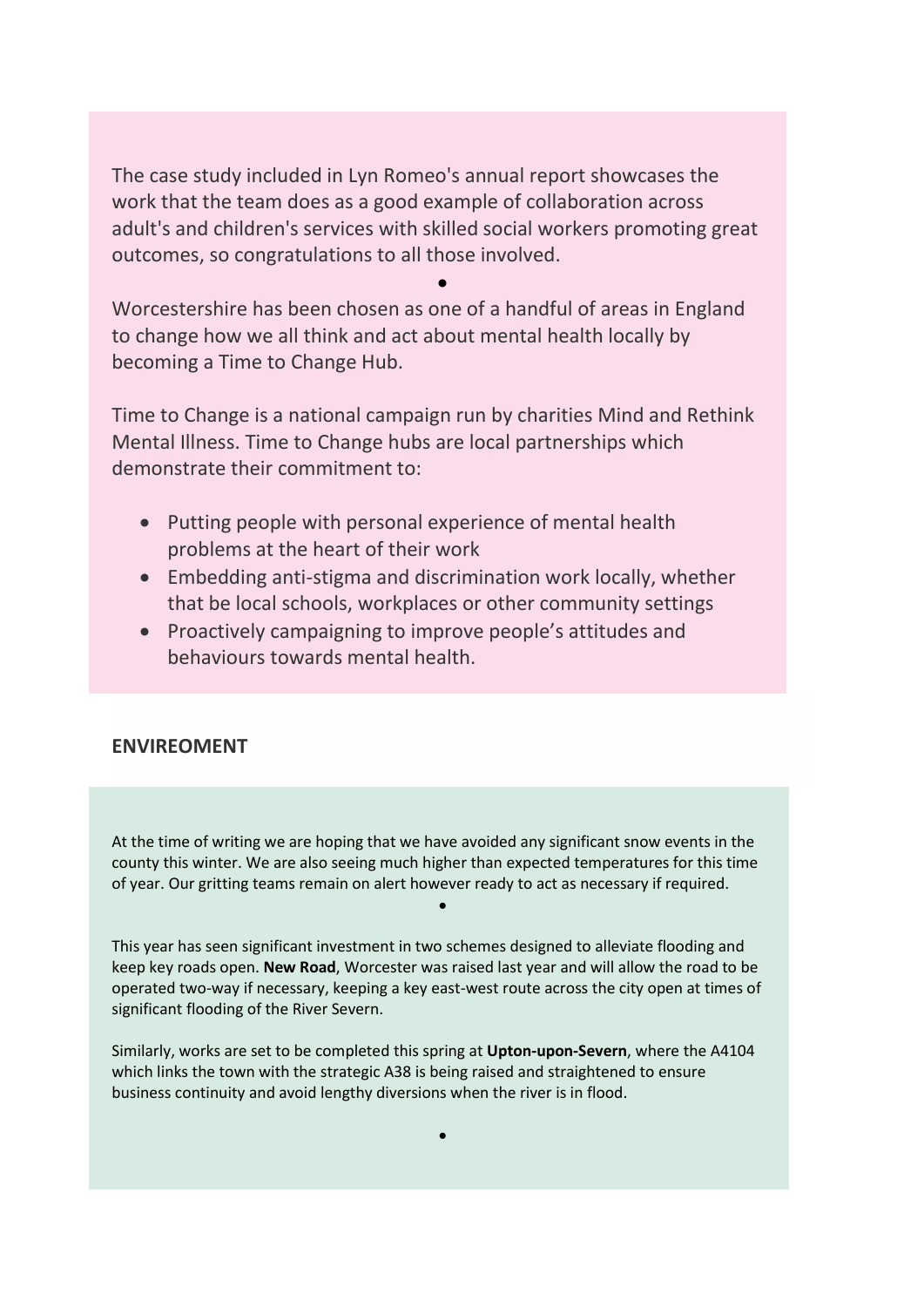We held a series of events last year alongside our partners at West Mercia Police as we launched the **Roads Focus** road safety campaign.

The campaign gave residents across the county an opportunity to share their views on Worcestershire's roads and offered education on the dangers of distracted driving.

Events were held in **Wolverley**, **Catshill**, **Bishampton**, **Feckenham** and **Hanley Swan** and were very well attended at each venue. Professional officers from Highways were joined by the West Mercia Police and Crime Commissioner, Traffic Officers, staff from the Safer Road Partnership as well as local County, District and Parish Councillors

•

Three parks managed by the County Council have been recognised by the **Green Flag Award Scheme** as some of the very best in the country. Worcester Woods Country Park, Waseley Hills Country Park, Rubery and St. Wulstan's Nature Reserve, Malvern have each been successful again in receiving Green Flag status. The international award, now into its third decade, is a sign to the public that the space boasts the highest possible environmental standards, is beautifully maintained and has excellent visitor facilities.

Worcestershire County Council has been crowned Council of the Year at the **West Midlands Energy Efficiency Awards**. The Award recognises the work that has been undertaken by the Council over the last year and the financial and carbon savings that have been achieved. Several projects have helped to contribute towards saving figures including Spend to Save and the Worcestershire Energy Switch. Through implementing a spend to save plan installing energy efficiency measures, the County Council reduced gas and electricity costs for their corporate sites by £125,000 compared with the previous year.

•

## **COUNCIL UPDATE**

A new approach to promoting Worcestershire regionally, nationally and internationally was launched in late 2018. The ambition is to encourage businesses, organisations and individuals from across the county to get involved by championing Worcestershire.

The plan is to attract champions from all parts of the county to join the **Worcestershire 1000**. Branding has been developed to help to promote the county. A film has been produced to showcase Worcestershire.

The County Council supports the ambition of this new approach and hopes it will help us to attract more inward investment to Worcestershire. You can find out more and watch the